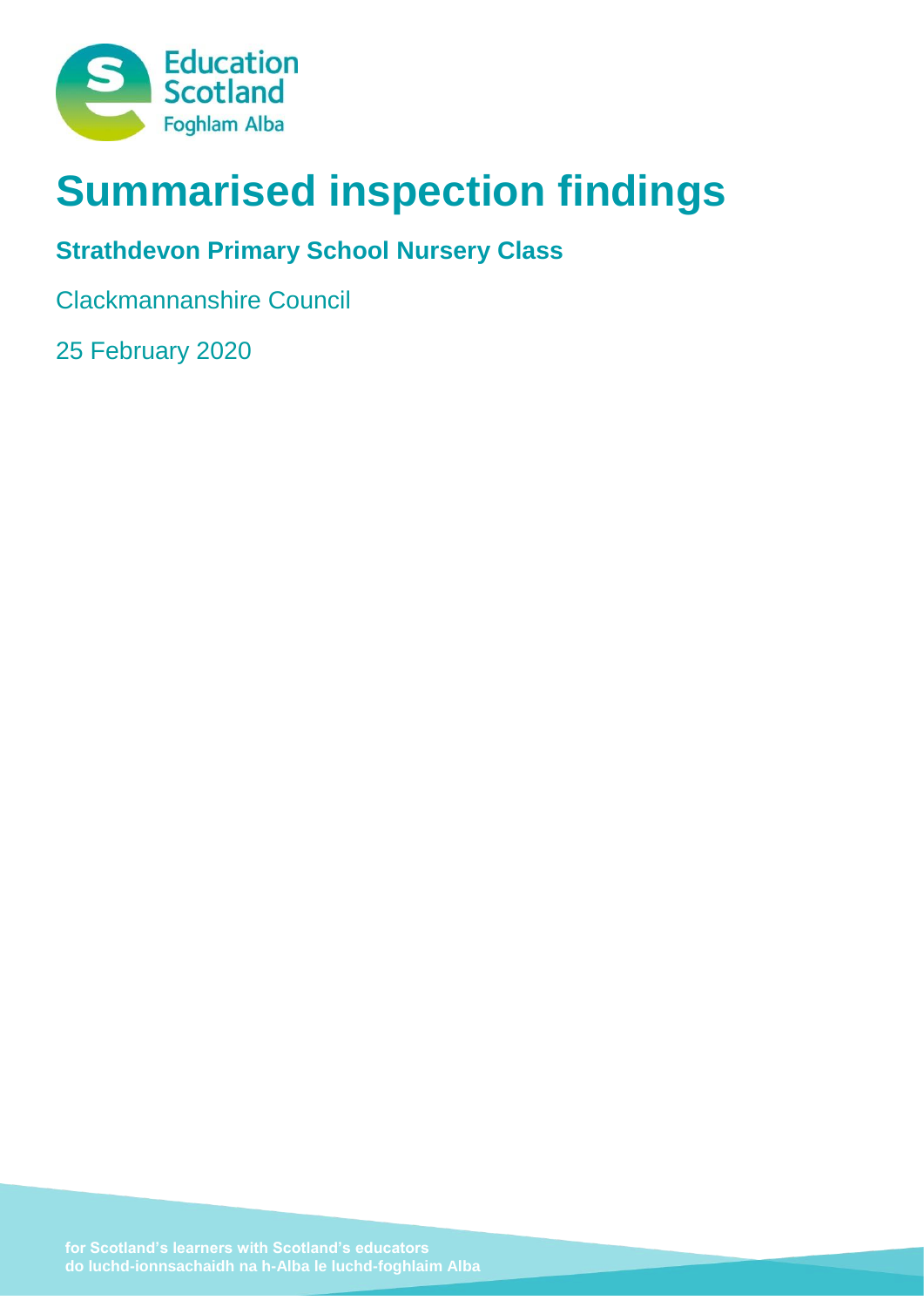## Key contextual information

Strathdevon Primary School Nursery Class is situated within Strathdevon Primary School and serves the village of Dollar and surrounding areas. Children attend the nursery from the age of three until starting primary school. Flexible placements support the needs of children and families. This includes morning and afternoon sessions and full day placements. The nursery is registered for 35 children at any one time. The current roll is 42. A number of children have shared placements with other early learning and childcare settings.

| 1.3 Leadership of change                                                                                                                                                                                                                                                                                                                                                          | very good |
|-----------------------------------------------------------------------------------------------------------------------------------------------------------------------------------------------------------------------------------------------------------------------------------------------------------------------------------------------------------------------------------|-----------|
| This indicator focuses on working together at all levels to develop a shared vision for change<br>and improvement which reflects the context of the setting within its community. Planning for<br>continuous improvement change should be evidence-based and clearly linked to strong<br>self-evaluation. Senior leaders should ensure that the pace of change is well judged and |           |

appropriate to have a positive impact on outcomes for children. The themes are:

- developing a shared vision, values and aims relevant to the setting and its community strategic planning for continuous improvement
- implementing improvement and change
- **n** School leaders value the nursery as part of the school community and encourage all practitioners to contribute to the continuous improvement of the whole school. Teachers, practitioners and stakeholders have refreshed the vison, values and aims to reflect the ethos and life of the school meaningfully. Practitioners in the nursery bring these to life through the positive ethos and interactions with children. There is a strong culture of respect, teamwork and ambition.
- Senior leaders, including the senior early years practitioner (SEYP), provide strong leadership and direction to nursery practitioners. On a day-to-day basis, the SEYP leads the nursery very well. Since taking up post, she has led on significant changes within the nursery. She provides very good support and guidance to practitioners in their role to build confidence, knowledge and skills. As a result, children have high quality early learning and childcare (ELC) experiences in a stimulating and attractive learning environment.
- **n** Practitioners are empowered to lead change. They are encouraged to look outwards to other ELC settings to identify good practice. Each practitioner has a specific leadership role linked to the school improvement plan. Their confidence, knowledge and understanding of high quality ELC has increased through access to a range of professional learning opportunities. This has a positive impact on children's learning. There are increased opportunities for children to develop numeracy across learning indoors and outdoors. Family learning sessions led by practitioners provide opportunities and support for children and parents to play and learn together. Practitioners' knowledge and skills support leadership of change in the school. This includes supporting the use of sign language.
- **n** Practitioners work very well as a team. They value and share skills and expertise to ensure continuous improvement of the nursery. They are reflective, engage regularly in professional dialogue to discuss what is working well and where further improvement is required. Practitioners now need to use national guidance at a deeper level to support robust evaluation based upon clear evidence that demonstrates the impact of change. The depute headteacher and SEYP monitor the work of the nursery well and meet regularly to discuss nursery developments. Helpful feedback supports practitioners to continue to improve their skills.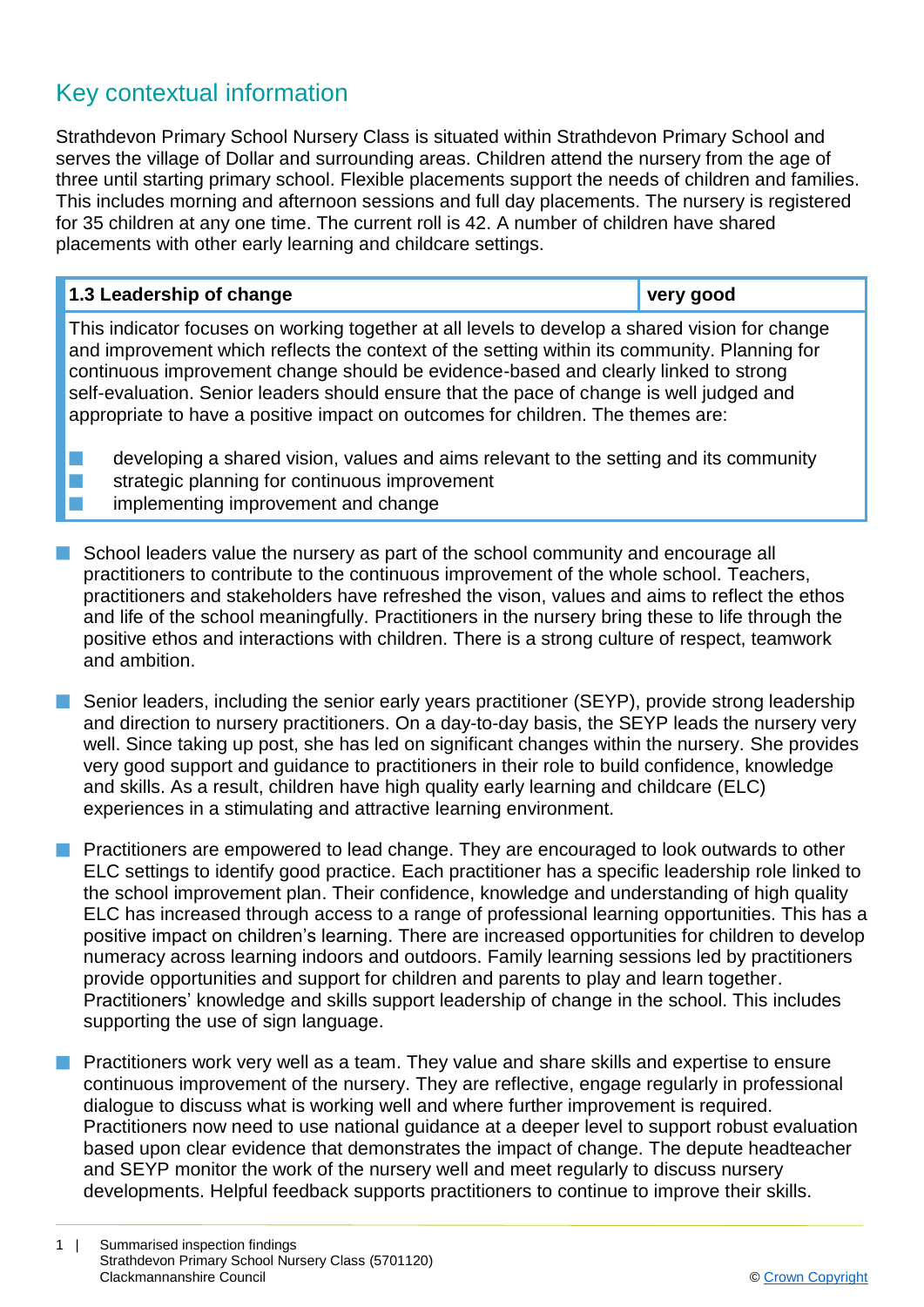**n** Senior leaders work collaboratively with practitioners to identify key priorities for improvement. The depute headteacher and SEYP monitor closely the progress of the improvement plan to ensure an appropriate pace of change and positive impact on children and families.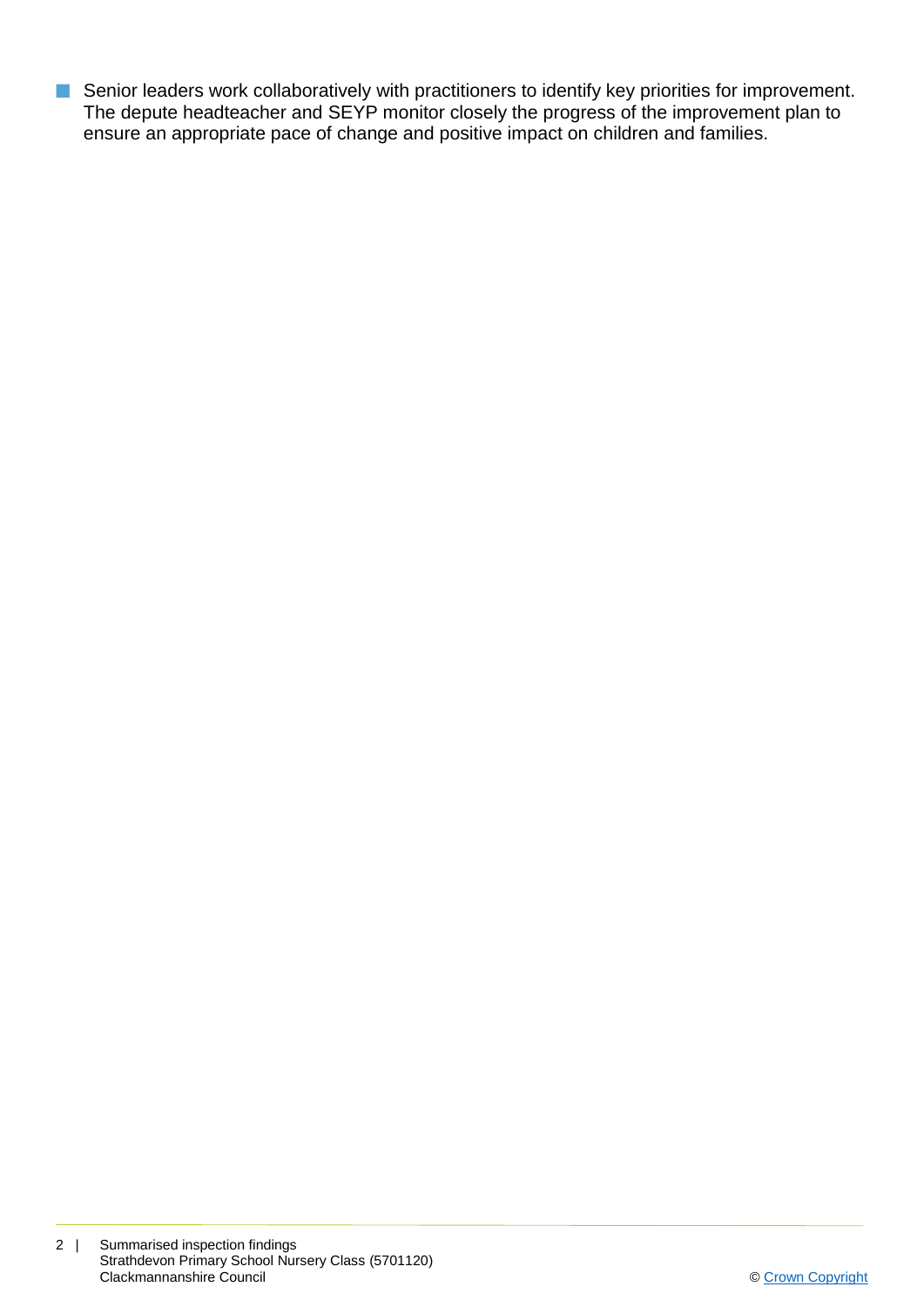| 2.3 Learning, teaching and assessment                                                                                                                                                                                                                                                                                                                                                                                                                               | good |  |
|---------------------------------------------------------------------------------------------------------------------------------------------------------------------------------------------------------------------------------------------------------------------------------------------------------------------------------------------------------------------------------------------------------------------------------------------------------------------|------|--|
| This indicator focuses on ensuring high quality learning experience for young children. It<br>highlights the importance of a very good understanding of child development and early learning<br>pedagogy. Effective use is made of observation to inform future learning and identify the<br>progress made. Children are involved in planning for their own learning. Together these ensure<br>children's successes and achievements are maximised. The themes are: |      |  |
| learning and engagement<br>quality of interactions<br>effective use of assessment                                                                                                                                                                                                                                                                                                                                                                                   |      |  |

- planning, tracking and monitoring
- **Peractitioners make very good use of neutral colours and materials in the playroom to create a** welcoming and calming learning environment. Almost all children are settled and confident within the nursery. They engage purposefully in their chosen activities and sustain high levels of concentration in their play. Practitioners plan and organise the environment very well to enable children to lead their play and independently access the resources they require. Practitioners provide interesting natural and real life resources to promote the development of children's creativity and curiosity. This is most evident in the construction area where children spend extensive periods of time using the wooden blocks creatively to extend their imaginative play.
- The flow of the nursery session provides a good balance of extended, uninterrupted time for learning through spontaneous free play, carefully planned group activities and real-life experiences.
- The skilled practitioners have a good understanding of how young children learn and develop. They use their knowledge of early learning very well to support children during play. All practitioners are caring and sensitive in their interactions with children. They use a good range of strategies to develop children's vocabulary and to develop their thinking and problem solving skills. They use praise well to build children's self-esteem and confidence in learning.
- **n** Children play digital games to reinforce learning and use the tablet with confidence to research interests. Practitioners should develop the use and range of digital technologies to enable children to develop skills further .
- $\blacksquare$  The newly developed approach to planning is enabling practitioners to be very responsive to children's needs and interests. Practitioners now need to embed this approach in practice. They should support children to be involved meaningfully in the planning process through more effective use of the learning wall. This will support children's skills in talking about and evaluating their own learning.
- $\blacksquare$  Children have individual on-line learning journals that contain photographs and observations describing their significant learning. Practitioners track children's progress within each curricular area. They use observations and tracking information well to identify next steps to support children's learning. Practitioners should develop this further to ensure next steps are clear and shared with children in a developmentally appropriate way. This will enable children to reflect on their progress and achievements more meaningfully. Practitioners are beginning to use local authority progression pathways to track children's learning. Senior leaders and practitioners now need to use all the information more effectively to identify children's progress. Practitioners need to ensure a streamlined approach to avoid duplication.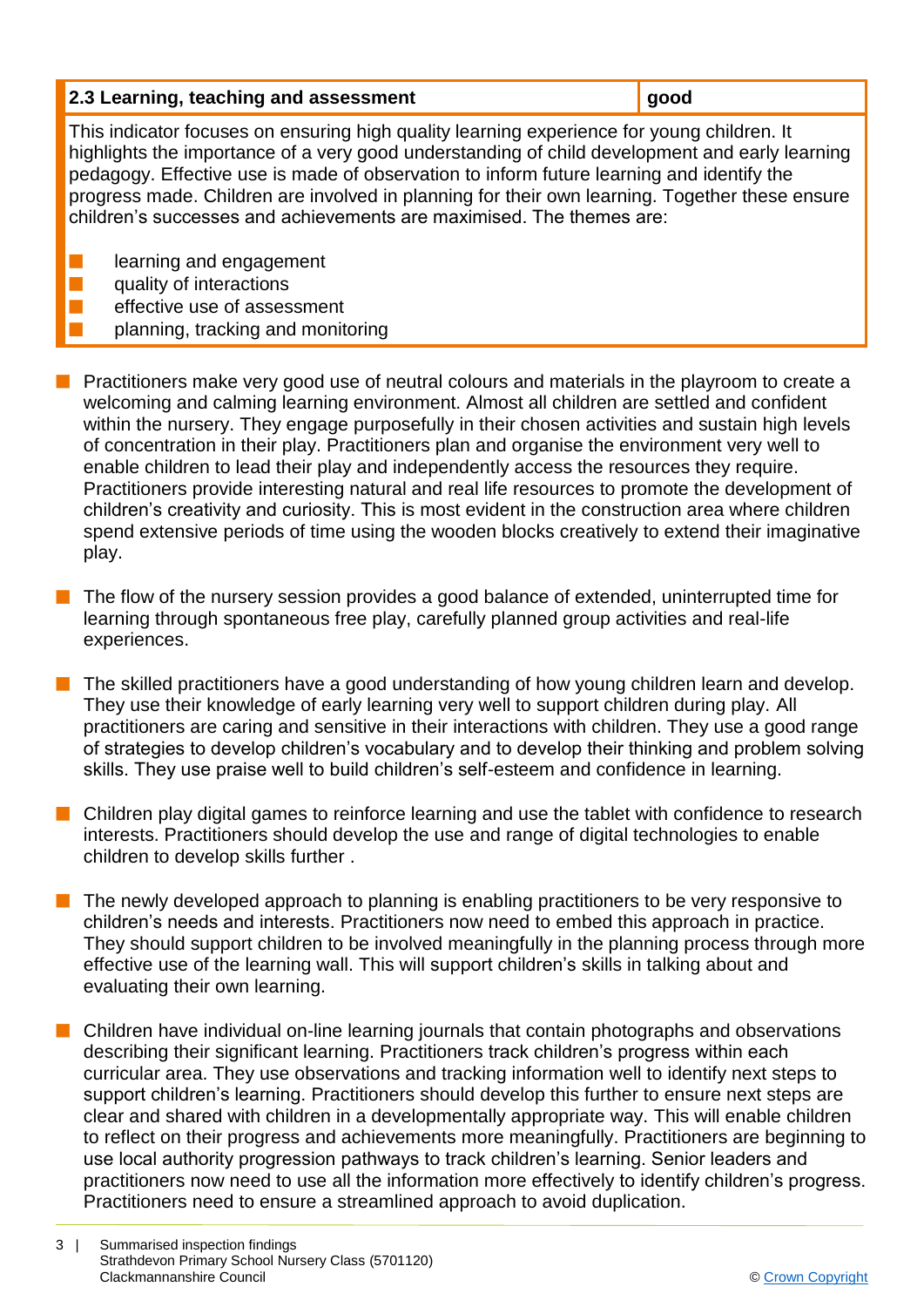#### **2.2 Curriculum: Learning and developmental pathways**

- **n** Practitioners are knowledgeable and have a shared understanding of their role in promoting children's learning and development. They take good account of Curriculum for Excellence to ensure children's experiences are based firmly on play and active learning. Practitioners take account of experiences and outcomes to support planning. Their planning is responsive to children's interests and learning needs. Practitioners have high aspirations for children and there is a strong focus on developing language and numeracy skills and ensuring children's wellbeing. They provide high quality experiences that support children to practise skills and develop their knowledge and understanding of the world around them.
- **n** Practitioners make good use of a range of partners and visitors to enrich children's experiences. As a result, children are becoming aware of the world of work. They regularly have outings in the community and visit local woodland to enable children to develop, apply and extend skills in different contexts.
- n Practitioners provide a range of relevant transition activities to support children and families as they join the nursery. These sessions provide helpful information for parents and an opportunity to be involved along with their child in learning experiences. The school and nursery organise a range of transition events for children and families to become familiar with the school and the P1 classroom. These activities include shared play sessions with P1 pupils. All practitioners and teachers working across the early level now need to meet together to share skills and expertise to ensure continuity of the curriculum and pedagogical approaches.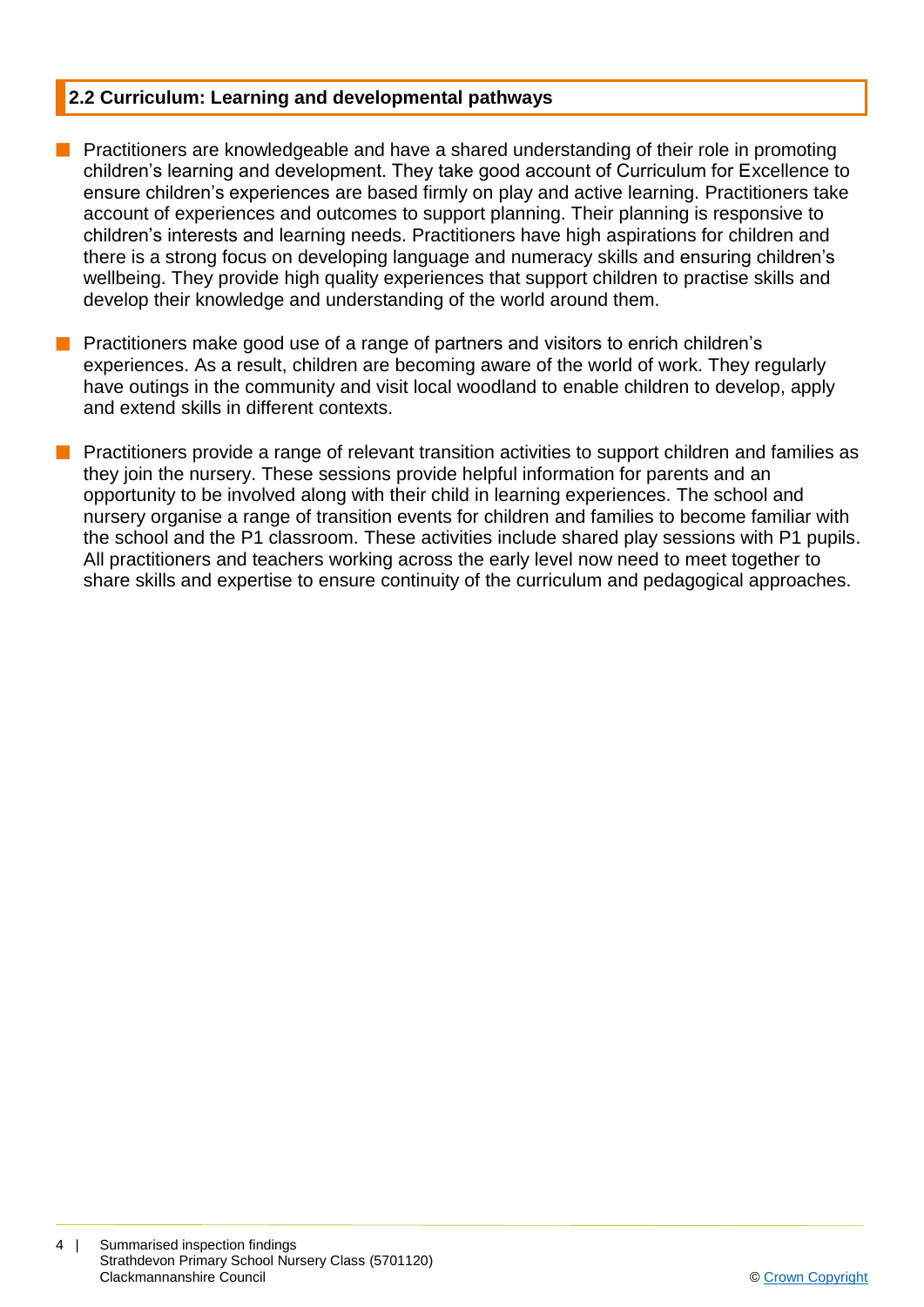#### **2.7 Partnerships: Impact on children and families – parental engagement**

- **n** Practitioners make effective use of partners, the local community and parents to enhance children's learning. This includes joining community events and parents sharing their skills and talents, for example, playing musical instruments and leading physical activity sessions.
- **n** Parents receive helpful information on their child's experiences and progress through online learning journals, social media, newsletters and noticeboards. They also have the opportunity to engage with practitioners on an informal basis to hear about their child's nursery experience. In addition, practitioners arrange informal events. 'The Big Breakfast' event encourages children to share their experiences and learning with parents. Practitioners provide twice-yearly meetings for parents to engage in a two-way discussion on their child's progress.
- **n** Practitioners organise helpful 'Learning Together' sessions and home-link resources to enable parents to engage with and support their child's learning in the nursery and at home. These activities support the development of children's social, literacy and numeracy skills.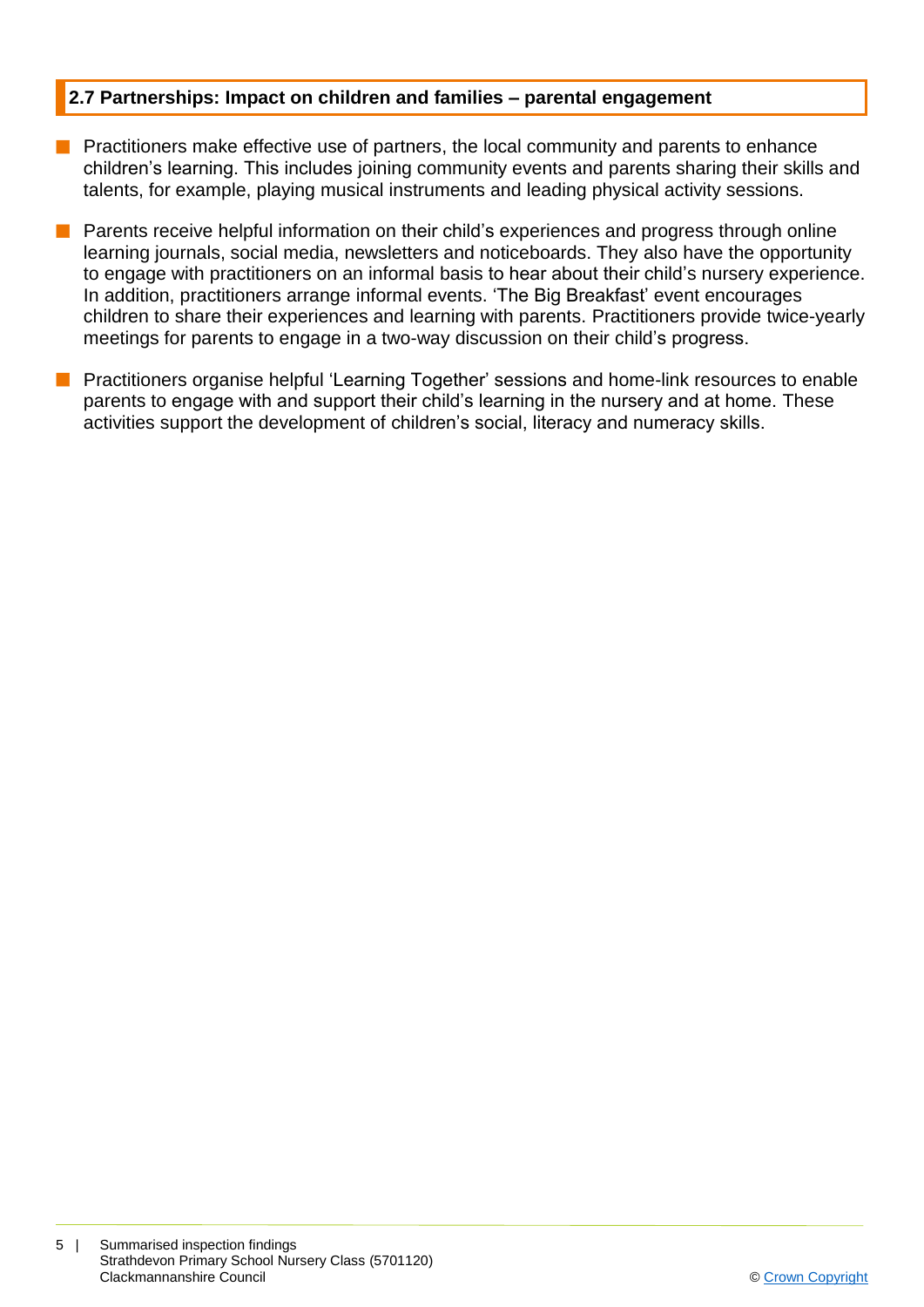### **2.1 Safeguarding**

**n** The school submitted self-evaluation information related to child protection and safeguarding. Inspectors discussed this information with relevant staff and, where appropriate, children. In addition, inspectors examined a sample of safeguarding documentation. Areas for development have been agreed with the school and the education authority.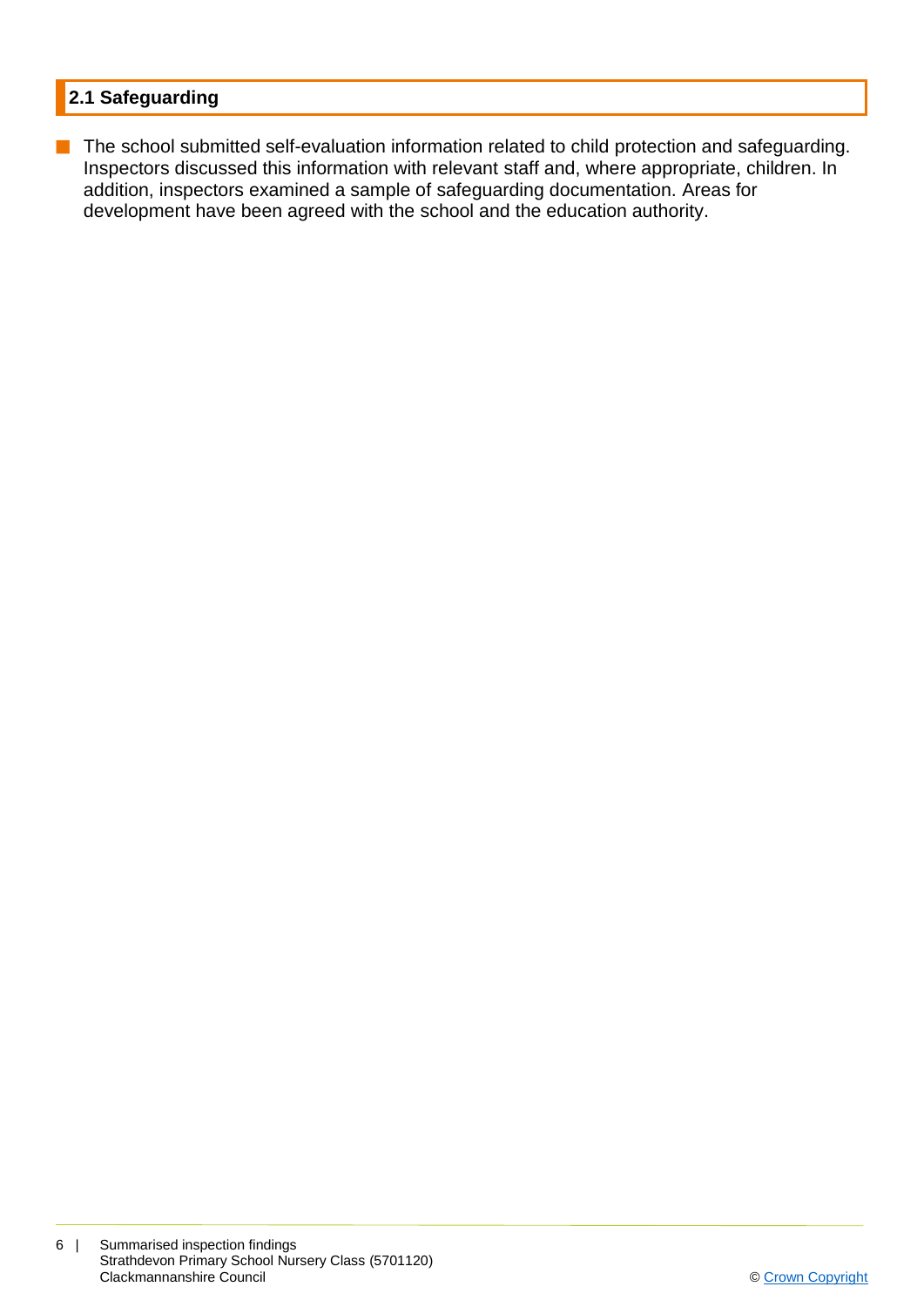#### **3.1 Ensuring wellbeing, equality and inclusion very good**

This indicator reflects on the setting's approach to children's wellbeing which underpins their ability to achieve success. It highlights the need for policies and practices to be well grounded in current legislation and a shared understanding of the value of each individual. A clear focus on wellbeing entitlements and protected characteristics supports all children to be the best they can be and celebrates their successes and achievements. The themes are:

 $\blacksquare$  wellbeing

 $\blacksquare$  fulfilment of statutory duties

## $\blacksquare$  inclusion and equality

- n Children are happy and settled at nursery as a result of the positive and nurturing relationships with practitioners. Practitioners have high expectations of children. They support them effectively to develop confidence, take risks and to embrace challenge during woodland visits and physical play within the gym hall. Practitioners value children highly as unique individuals with their own strengths, personalities and interests. They support and encourage children to share ideas and views when making decisions about purchasing new resources.
- **Practitioners are very positive role models for children. They use restorative approaches** effectively and in a developmentally appropriate way to support children to resolve minor conflict. Children are developing very good social skills to help them play cooperatively with their peers. They are kind, respectful and show consideration to others.
- **n** Practitioners have a deep understanding of health and wellbeing, which underpins and influences their work with children and improve outcomes. They use the concepts of the wellbeing indicators meaningfully and in a natural way during learning experiences and interactions with children. Children are developing a very good awareness of indicators such as safe, healthy and nurtured. They demonstrate understanding of how certain indicators impact on their daily lives. Practitioners should continue to develop this work to support children to become aware of how the full range of indicators relate to them as individuals.
- **n** Senior leaders and practitioners have a good working knowledge of statutory duties in relation to improving outcomes for children. Each child has a comprehensive personal plan. Practitioners use this information very well to plan for and meet children's individual care and learning needs. They review and update plans in-line with legislation and in partnership with parents. Individual planning for children who require additional support is highly effective. Practitioners work closely with relevant agencies to set clear, measurable targets and timescales. These are reviewed with all stakeholders to ensure children continue to make progress in learning.
- **n** Practitioners treat children and families with fairness and respect. They have created a fully inclusive nursery where individuality is celebrated. Practitioners support children to be aware of different cultures and traditions by celebrating a range of cultural festivals and events. They engage children in developmentally appropriate discussions to deepen awareness of and celebrate diversity.
- **n** Practitioners use their knowledge of children very well and implement strategies to reduce possible barriers to learning appropriately. They provide highly effective support and monitor children's progress closely to ensure they make continuous progress.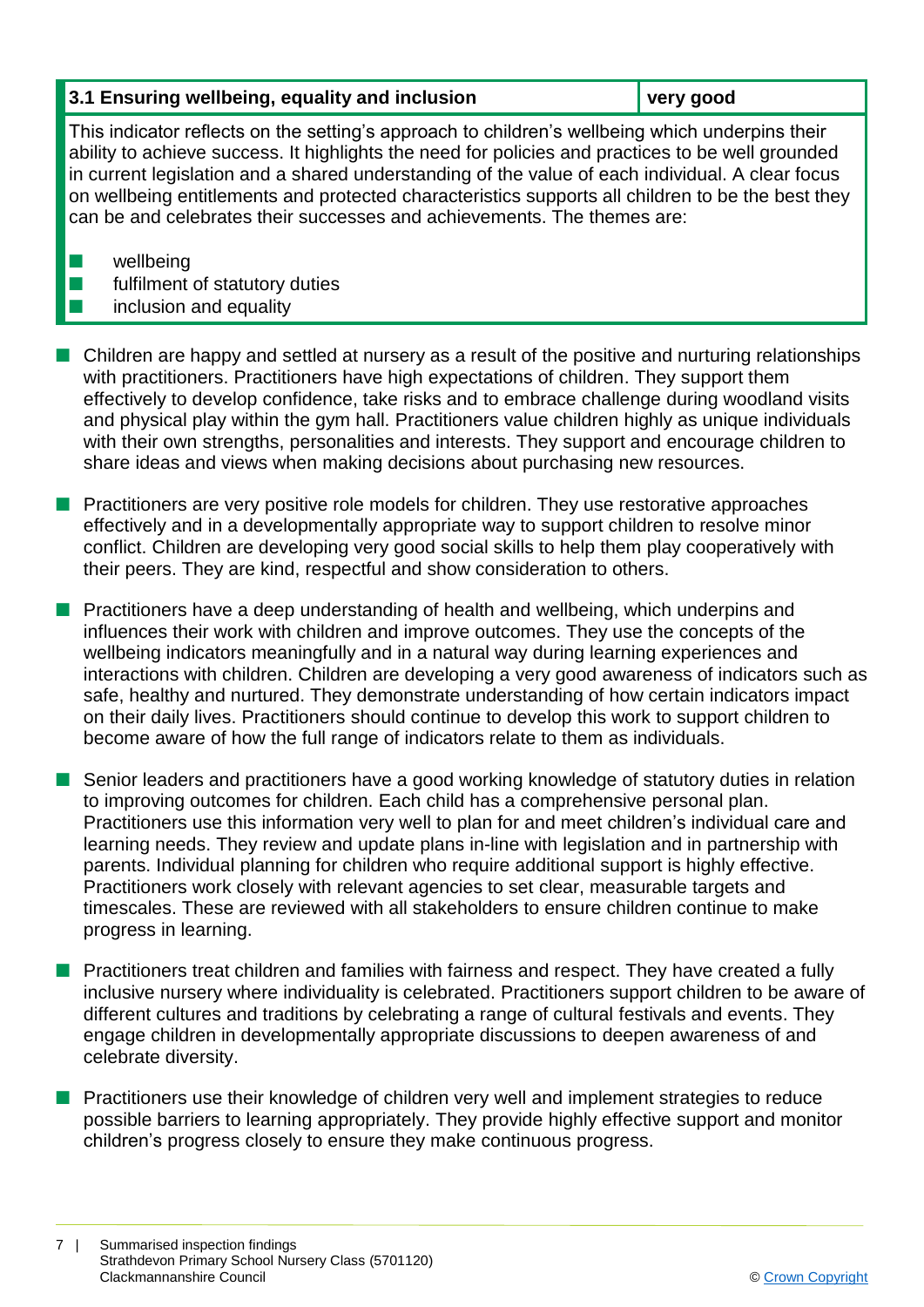## **3.2 Securing children's progress good**

This indicator relates to the development and learning of babies, toddlers and young children. It requires clear understanding of early learning and development and pedagogy. It reflects the integrated way young children learn and the importance of experiences and development happening on an individual basis within a supportive, nurturing and stimulating environment. High quality early learning and childcare contributes significantly to enhancing children's progress and achievement as they grow and learn. It can benefit all children by closing the attainment gap and ensuring equity for all. It is about the holistic nature of development and learning ensuring these foundations are secure in order to achieve future attainment success. The themes are:

- $\blacksquare$  progress in communication, early language, mathematics, and health and wellbeing
- $\blacksquare$  children's progress over time
- $\blacksquare$  overall quality of children's achievement
- $\blacksquare$  ensuring equity for all children
- **n** Most children are making good progress in communication and early language. Most talk confidently and express ideas and thoughts articulately. They listen intently to stories and follow simple instructions well. Most engage purposefully in mark making activities. They are beginning to draw recognisable pictures and a few are beginning to write their name. Almost all children recognise their own name. Children link puppets to well-known nursery rhymes and most recite these confidently. Practitioners should continue to develop resources and activities to support further children's awareness of the rhythm and patterns of words to broaden early reading skills.

 $\blacksquare$  Most children are making very good progress in numeracy and mathematics. Most know the number sequence to ten with a few who count confidently to 30 and beyond. They recognise numerals to ten with a few recognising bigger numbers. Most children count objects accurately and are beginning to develop a knowledge of the number before and after in a sequence. Most children recognise and name common two dimensional shapes. They are learning about the properties of three dimensional objects as they construct models in the block play area. Most children use a range of vocabulary to describe measurement and size. They are developing an awareness of money through real life experiences. Practitioners should ensure children develop information handling skills and an awareness of pattern in real-life contexts.

■ Almost all children are making good progress in health and wellbeing. Practitioners provide healthy snacks and children are developing an awareness of healthy eating. Children understand the importance of handwashing and take part in the tooth-brushing programme. They are aware of safety rules when using knives to chop fruit and when building fires outdoors. Almost all children, demonstrate high levels of independence in their own care routines. They put on their coats and shoes for the outdoors. They spread their toast and pour their drinks for snack. All children take part in daily outdoor play and challenging physical activities in the gym hall. They are developing good control over their balance and body movements. The trips to the local woodland allow children to experience a variety of terrain and to manage their own risky play. Practitioners are following a planned cycling programme with children. A few children confidently pedal two-wheeled bikes. Practitioners should develop further the daily emotional check-in to extend children's awareness of emotions and develop the vocabulary to talk about them.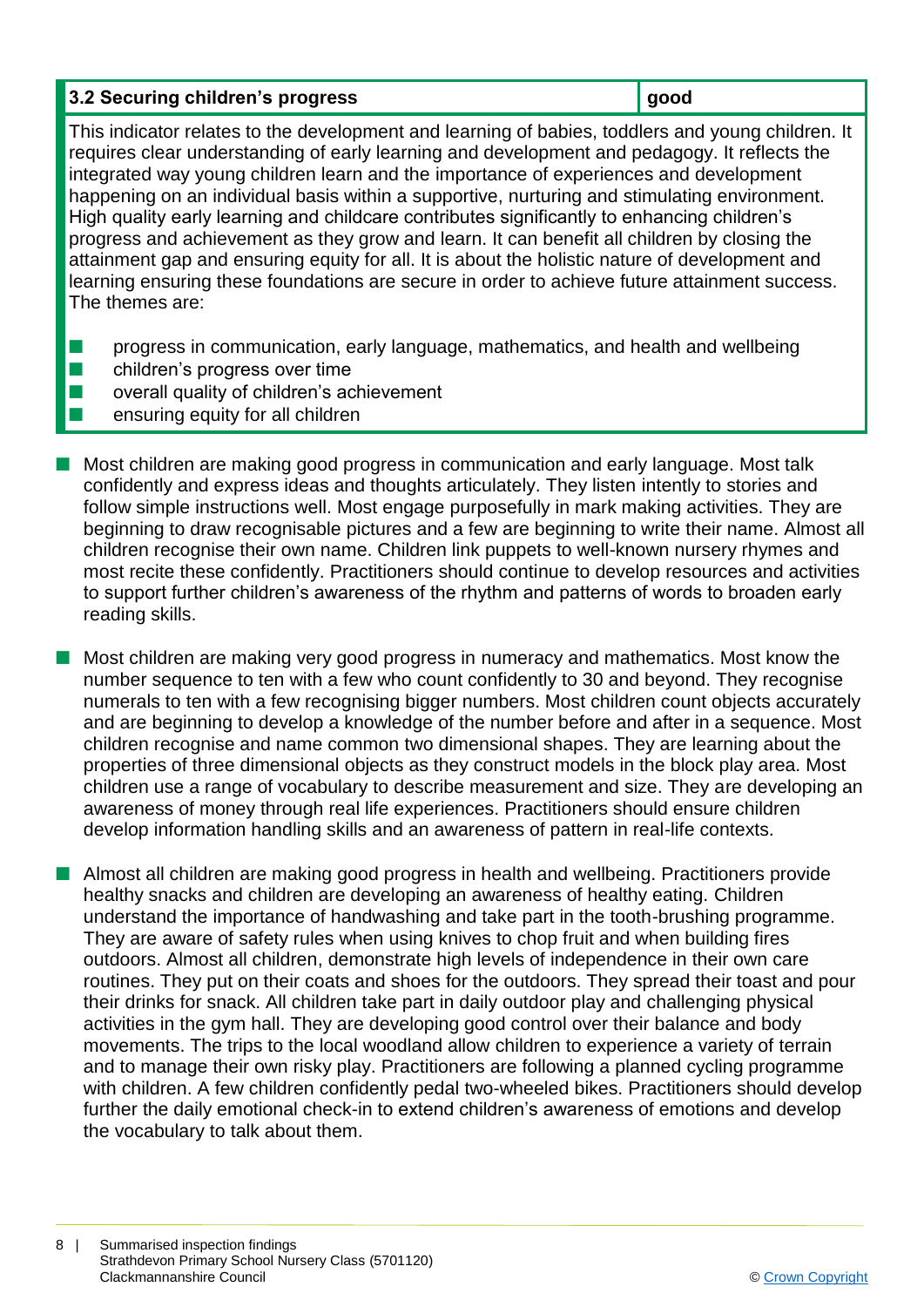- Overall, most children are making good progress in learning across the curriculum. They are learning about planting and growing in the garden. They investigate the properties of magnets. Children experiment and explore a variety of media in the art area.
- **n** Practitioners regularly support children to celebrate their achievements. They are beginning to use information about children's achievements to plan for further learning in nursery.
- **n** Practitioners know they need to be fully aware of children's socio-economic, cultural and linguistic backgrounds. They are developing an understanding of the impact this has on children's learning.
- **n** Practitioners continue to develop skills in tracking and monitoring to demonstrate children's progress in learning over time. They should begin to gather and analyse data that enables them to measure the impact of strategies and interventions. This will support them to evaluate effectively the best ways to support children's progress and development.